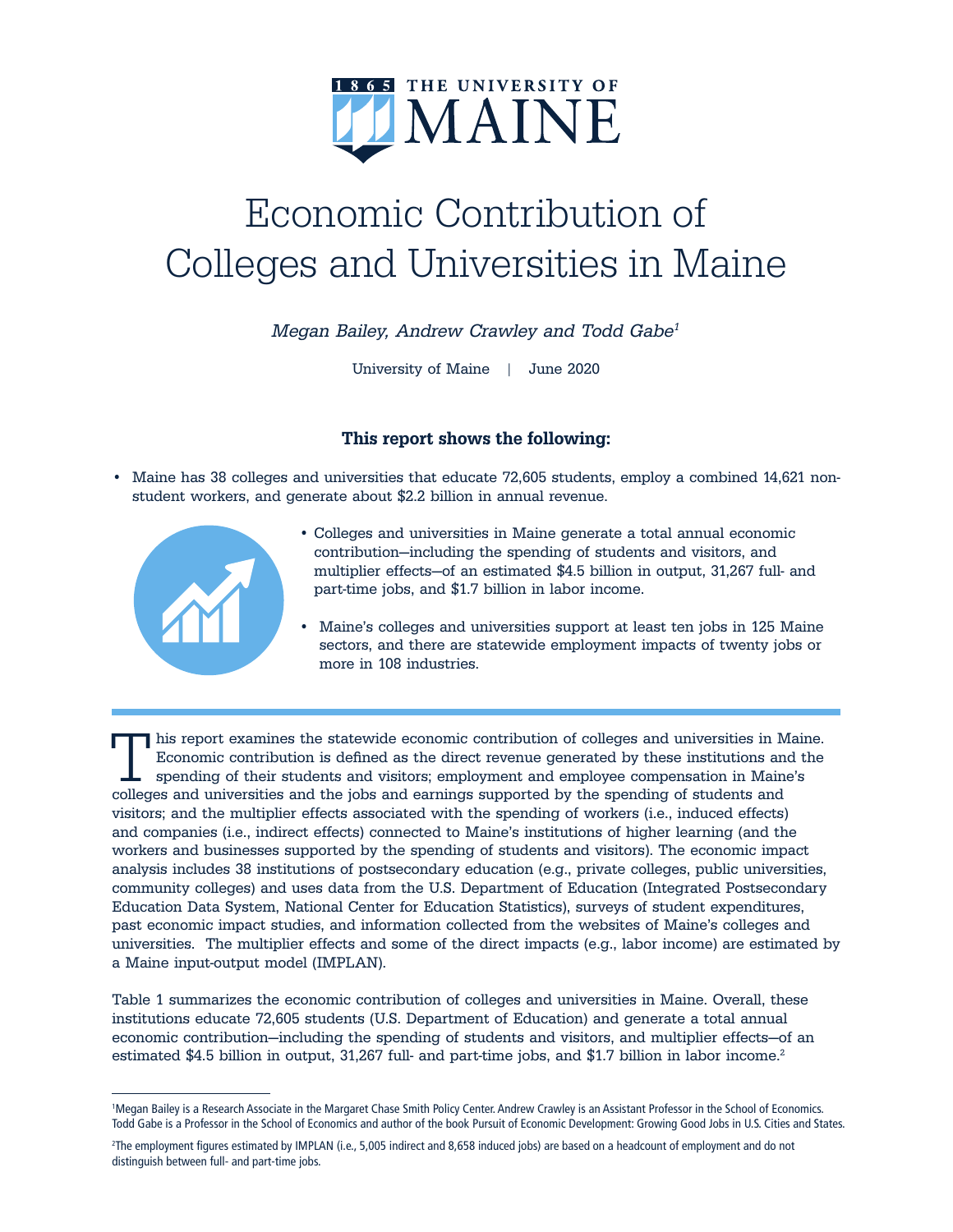

The direct output of \$2.5 billion is a combination of \$2.2 billion in annual revenue generated by the 38 colleges and universities (U.S. Department of Education) and an estimated \$300 million in statewide spending by students and visitors. The direct employment of about 17,600 workers includes 14,621 non-student employees at the colleges and universities (U.S. Department of Education) and about 3,000 jobs supported by the spending of students and visitors. The direct employment does not include student workers, which account for an additional 5,715 employees across the seven campuses of the University of Maine System. Adding student workers for all 38 institutions would likely increase the direct employment to over 25,000 employees.

|              | <b>Direct</b>   | Indirect      | Induced         | <b>Total Impact</b> |
|--------------|-----------------|---------------|-----------------|---------------------|
| Output       | \$2,497,048,437 | \$798,839,469 | \$1,236,769,232 | \$4,532,657,138     |
| Employment   | 17.604          | 5.005         | 8.658           | 31,267              |
| Labor Income | \$1,207,820,213 | \$150,796,528 | \$345,894,793   | \$1,704,511,534     |

## Table 1. Economic Contribution of Colleges and Universities in Maine

Notes: These figures are estimated using data from the U.S. Department of Education, surveys of student expenditures, past economic impact studies, and information collected from the websites of Maine's colleges and universities. Multiplier effects (i.e., indirect and induced impacts) and direct labor income are estimated by the Maine IMPLAN model. The employment figures do not include student workers.

The multiplier effects shown in Table 1 are the additional economic activity in Maine that is supported by the spending of companies (i.e., indirect effects) and workers (i.e., induced effects) that are connected to Maine's colleges and universities (and the workers and businesses supported by the spending of students and visitors). The IMPLAN model, which is used to estimate the multiplier effects, is an input-output framework that traces the flows of expenditures and income through the economy with a complex system of accounts that are uniquely tailored to the Maine economy. Underlying these accounts is information regarding transactions among businesses in the state, the spending patterns of households, and transactions between Maine businesses and households and the rest of the world. Some of the data sources used to calibrate the IMPLAN model include County Business Patterns of the U.S. Census Bureau, Regional Economic Information System (REIS) data and input-output accounts from the U.S. Bureau of Economic Analysis, and ES-202 statistics from the U.S. Bureau of Labor Statistics.

The ratio of total (\$4.5 billion) to direct (\$2.5 billion) output suggests an output multiplier of 1.82. This means that every dollar of revenue and spending by students and visitors has a total statewide impact of \$1.82. This includes the "original" dollar of revenue and spending plus an additional \$0.82 in statewide economic activity. The ratio of total (31,267 jobs) to direct (17,608 jobs) workers suggests an employment multiplier of 1.78. This means that each non-student employee and worker related to the spending of students and visitors support an average of 0.78 additional jobs statewide through their spending and the purchases of businesses connected to Maine's colleges and universities.

The IMPLAN model used to estimate the multiplier (i.e., indirect and induced) effects shown in Table 1 has information on over 500 detailed industrial sectors of the Maine economy. The economic impact results indicate that Maine's colleges and universities have an employment impact of at least ten jobs in 125 industries, and there are multiplier effects of twenty jobs or more in 108 industries. These figures suggest that the impacts of colleges and universities in Maine are felt by industries across the entire statewide economy.